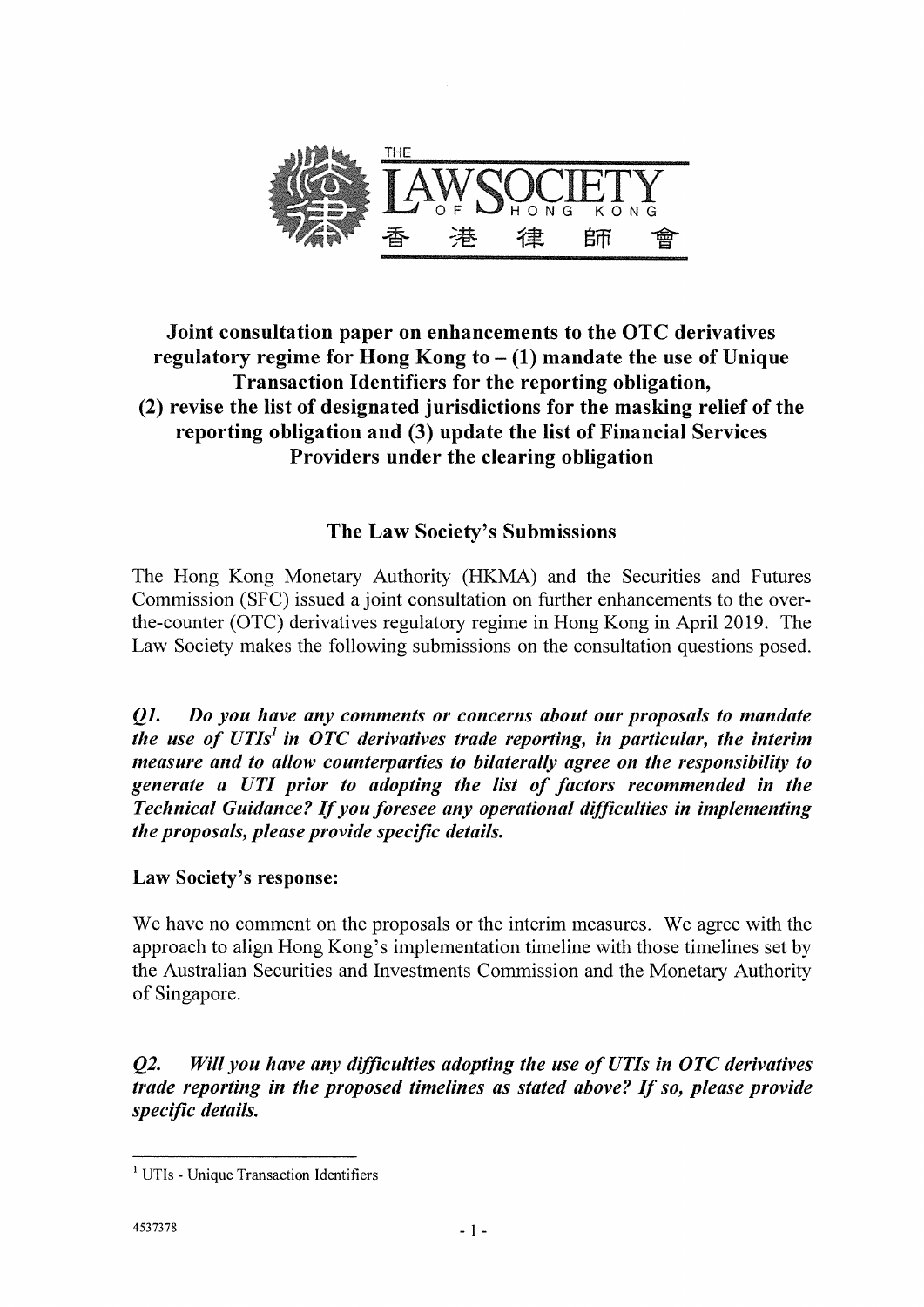### Law Society's response:

Not applicable.

*Q3. Do you have any comments or concerns about the proposed revision to the Designated List for the purposes of the masking relief?* 

Law Society's response:

No comment.

*Q4. Are you aware of any jurisdiction which should not be removed from the*  Designated List<sup>2</sup>? If so, please provide specific details of the relevant legal or *regulatory requirements with supporting information and other proof* 

Law Society's response:

No comment.

*Q5. Do you have any comments or concerns about our proposed implementation timeline to gazette the revised Designated List no earlier than 1 October 2019? If so, please provide specific details.* 

Law Society's response:

No comment.

*Q6. Do you have any comments or concerns about our proposed snapshot approach to unmasking? If so, please provide the specific details of any operational difficulties you anticipate.* 

Law Society's response:

No comment.

*Q7. Do you have any comments or concerns about our proposed updated FSP3 List? If you do, please provide specific details.* 

<sup>&</sup>lt;sup>2</sup> The list of jurisdictions designated by the SFC for the masking relief of the reporting obligation

<sup>&</sup>lt;sup>3</sup> FSP - Financial Services Providers